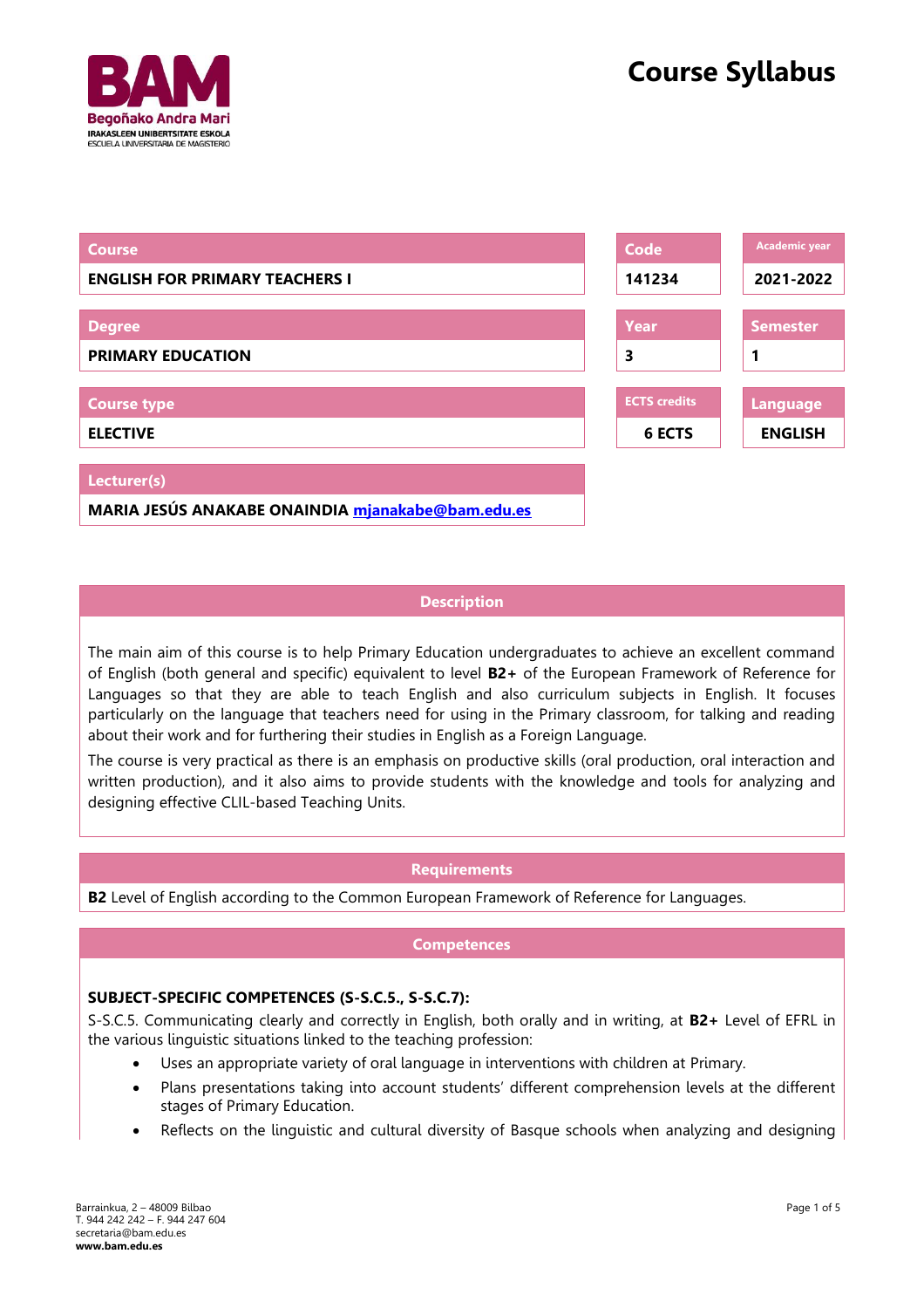

CLIL-based material.

- Selects and integrates specific lexis and textual genres in Primary curriculum subjects.
- Reaches an excellent oral and written command of English at **B2+** Level of the EFRL.

## **C.G.5. GENERIC COMPETENCE (G.C.5.): ORAL COMMUNICATION**

Expressing clearly and opportunely one's ideas, knowledge and feelings in speech, adapting to the audience and situation to ensure good comprehension and attention.

G.C.5.2. ORAL COMMUNICATION (Level 2). Speaking before groups with ease; conveying conviction and assurance, and adapting discourse to suit formal requirements.

- Delivers interesting, convincing talks.
- Matches speech and body language.
- His/Her talks are duly prepared.
- Helps audience to follow ideas through visual aids.
- Adapts the form of a message to diverse situations.

# **Contents**

English for Primary Teachers I is designed to help teachers to improve their language ability for using English in the Primary classroom, making professional contacts, having discussions with colleagues and students and also for teaching and working on different academic subjects: Languages, Natural Science, Geography, History, Technology, Ethics, Psychology, Sociology, Arts… The course integrates the 5 language skills (oral production, oral interaction, written production, reading comprehension and listening comprehension) and covers a wide range of subjects which can be classified as follows:

**UNIT 1:** Education. Coming of age. The right method? Discussing rules in education and different school systems. Talking about changes to education in your country. University. Giving your opinion on as aspect of education. Writing a report.

**UNIT 2:** Connections. Personality, reactions and feelings. Who we are. Biographies. Family. Giving your opinion on the role of ability in success. Writing a formal letter asking for information.

**UNIT 3:** Lifestyles. A full life. Changes in life and in society. Healthy and clean eating. Giving your opinion on food choices. Writing an article giving advice.

**UNIT 4:** Survival. Staying alive. Creating a collaborative story. Telling a personal anecdote. Fear and danger. Discussing priorities in a survival situation. Offering advice. Journeys. Describing a journey. Writing a short story.

**UNIT 5:** The future. My future. Talking about plans and goals. Making predictions about the future of work. What will life be like? Evaluating future predictions. The robot revolution. Giving your opinion on automation in the workplace. Writing a for and against blog post.

**UNIT 6:** Change. Changing environment. Summarizing a sequence of past events. Evaluating a range of proposals. Talking about changes in your town or city. Evaluating candidates and putting together a team. Discussing ways to help the environment. Writing a problem solution article.

**UNIT 7:** Community. Open spaces and community development projects. Making a change and presenting a project. Giving your opinion on a social initiative. Writing a formal letter of complaint.

**UNIT 8:** Mystery. Myths and legends. Past events and cultural stories. Fact or fiction? Discussing how to test an idea. Writing a complex essay.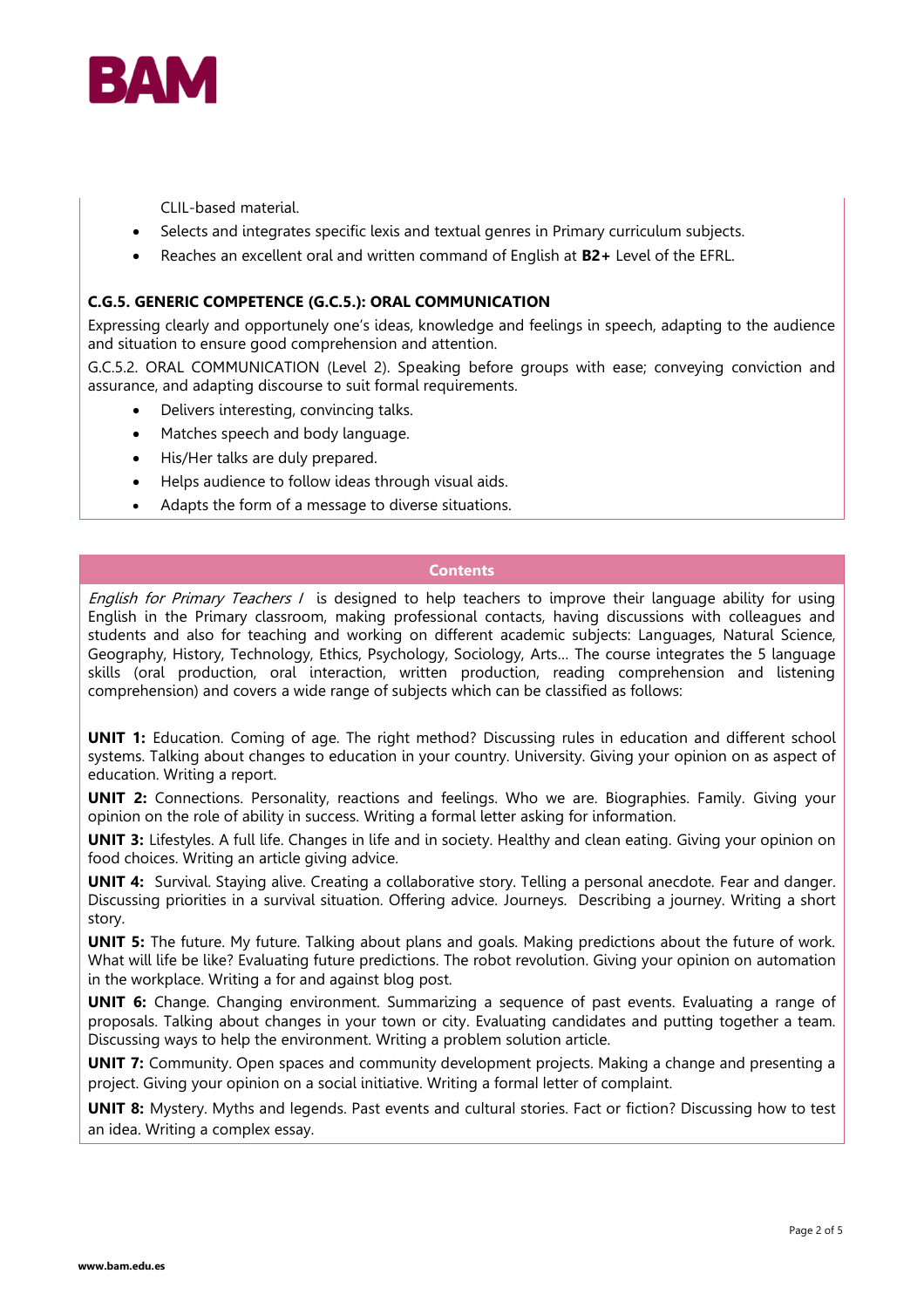

**UNIT 9:** Business. Customers. Risks and benefits of apps. Making an effective complaint about a product or service. Conducting a survey about what influences our purchases. Designing and presenting advertising campaigns. Writing a proposal.

**UNIT 10:** Media. Reporting news. Giving opinions on recent news stories. Intervening appropriately in a discussion. Digital media. Reporting a conversation. Giving your opinion on streaming services. Writing a persuasive essay.

## **Teaching and learning strategies**

- Role-plays, class debates, simulations and oral presentations.
- Video watching and listening activities.
- Reading texts and follow-up exercises such as comprehension questions and summary writings.
- English in Use tests.
- A CLIL-based teaching unit.
- Written assignments on the various topics dealt with throughout the semester.
- Preparation of the final exam based on the course syllabus.
- Group/pair projects to be presented in front of the class or recorded on video.
- Participation in classroom activities will be encouraged.

## **Time distribution will be as follows (6 ECTs: 150 hours):**

- In-class activities: 57 hours. Lectures: 14 hours. Practical activities: 33 hours. Oral presentations: 10 hours.

- Activities outside the classroom: 93 hours. Preparation of presentations: 28 hours. Written assignments and English in Use activities: 20 hours. Reading of texts and comprehension tasks: 20 hours. Tutorials: 3 hours. Studying for the final exam: 20 hours. Final exam: 2 hours.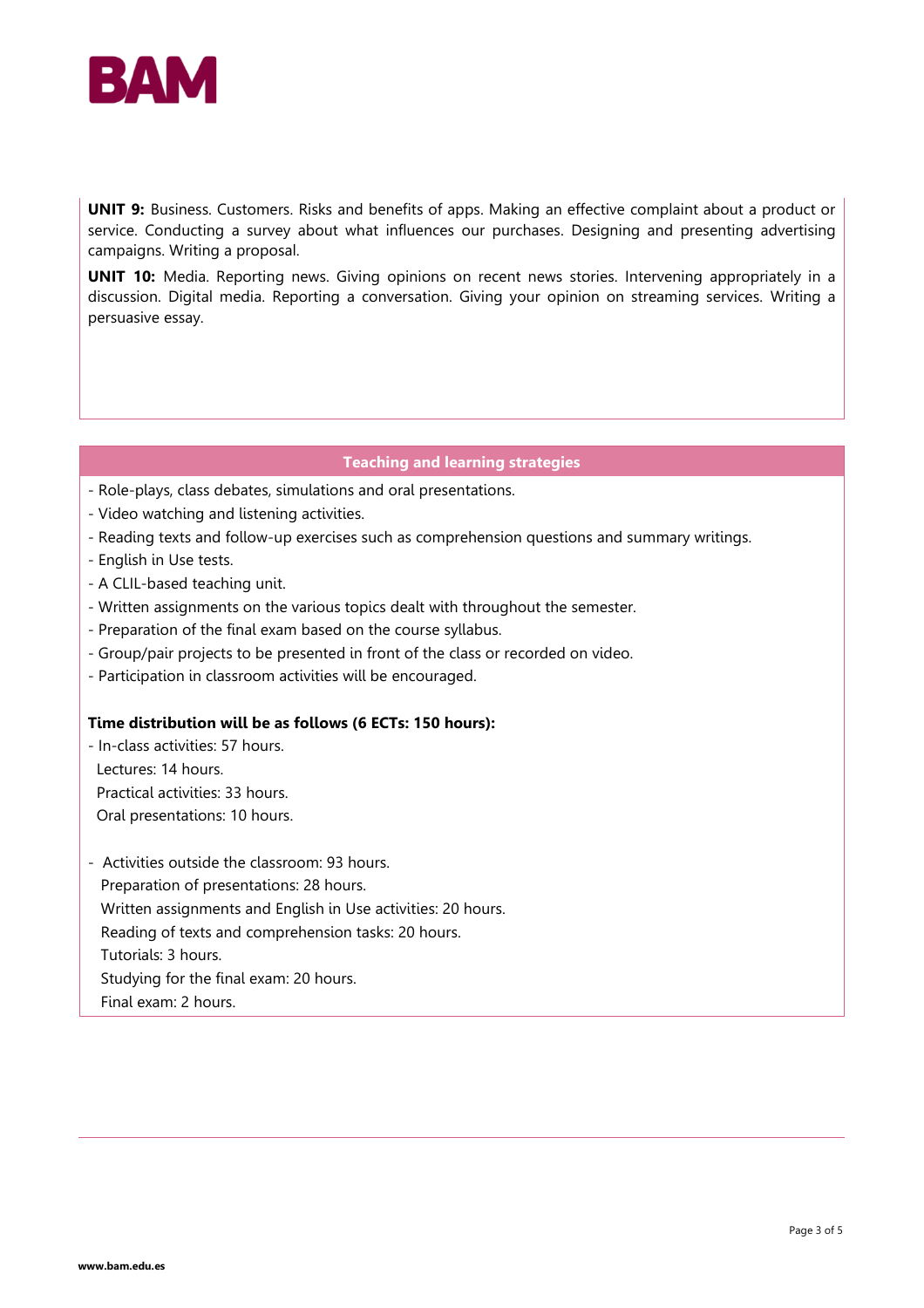

#### **Assessment**

**-On-going assessment** during the learning process and final mark given at the end of the course. **-Assessment elements:**

 In-class participation, classroom exercises, class discussions, individual written assignments…: **10 %** CLIL teaching unit + Oral presentation: **45 %**

Final exam: **45%**

- **- All competences must be passed in order to pass this course.**
- **-** The reference level of English for this course is **B2+.**
- All tasks must be submitted at due time.
- Class attendance is a requirement. Students who are unable to attend class must tell the lecturer.
- The work presented will in every occasion follow the academic conventions for the type of piece involved.
- Presentation and linguistic accuracy will be taken into account, and no-sub-standard piece of work will be admitted, and therefore, marked.
- Plagiarism of part or the whole of a piece of work leads to automatic failing of the course with a 0 result on the official academic records.
- In the event of the student not passing the course, s/he has the right to resit, where s/he will just have to repeat or submit the assessment pieces related to the failed competences.

# **Bibliography**

Betta, L. & DuPaquier C. (1998). Focus on Reading and Writing. Longman.

Bixby, J. & Scanlon J. (2013). Skillful *Reading & Writing, Student's book 3 (Level B2)*. Macmillan.

- Boyle, M. & Kisslinger E. (2013). Skillful *Listening & Speaking, Student's book 3 (Level B2).* Macmillan.
- Council of Europe (2001). A Common European Framework of Reference (Strasbourg: Council of Europe).

Deller, S. & Price C. (2007). Teaching Other Subjects Through English. Oxford University Press.

Emsden-Bonfanti, S. (2010). Ready for IELTS, workbook. Macmillan.

Ferree, T. & Sanabria, K. (1998). Focus on Listening and Speaking. Longman.

Fuchs, M. & Bonner, M. (2003). Grammar Express. Pearson Longman.

Hadfield, J. & Hadfield C. (2007). Introduction to Teaching English. Oxford University Press.

Harding, K. (2007). *English for Specific Purposes*. Oxford University Press.

House, S. (1997). An Introduction to Teaching English to Children. London Richmond.

Lougheed, L. (2011). Direct to TOEFL IBT. Macmillan.

McCarter, S. (2013). Direct to IELTS. Macmillan.

McCarter, S. (2010). Ready for IELTS. Macmillan.

Murphy, R. (2012). *English Grammar in Use (Intermediate).* Cambridge.

Parrot, M. (2000). Grammar For English Language Teachers. Cambridge University Press.

Phillips, D. (2009). Introductory Course for the TOEFL Test. Pearson Longman.

**Raymond, M. (2012). English Grammar in Use Intermediate (4 th Edition). Cambridge University Press.** 

Rogers, B. (2007). The Complete Guide to the TOEFL Test. Heinle Cengage Learning.